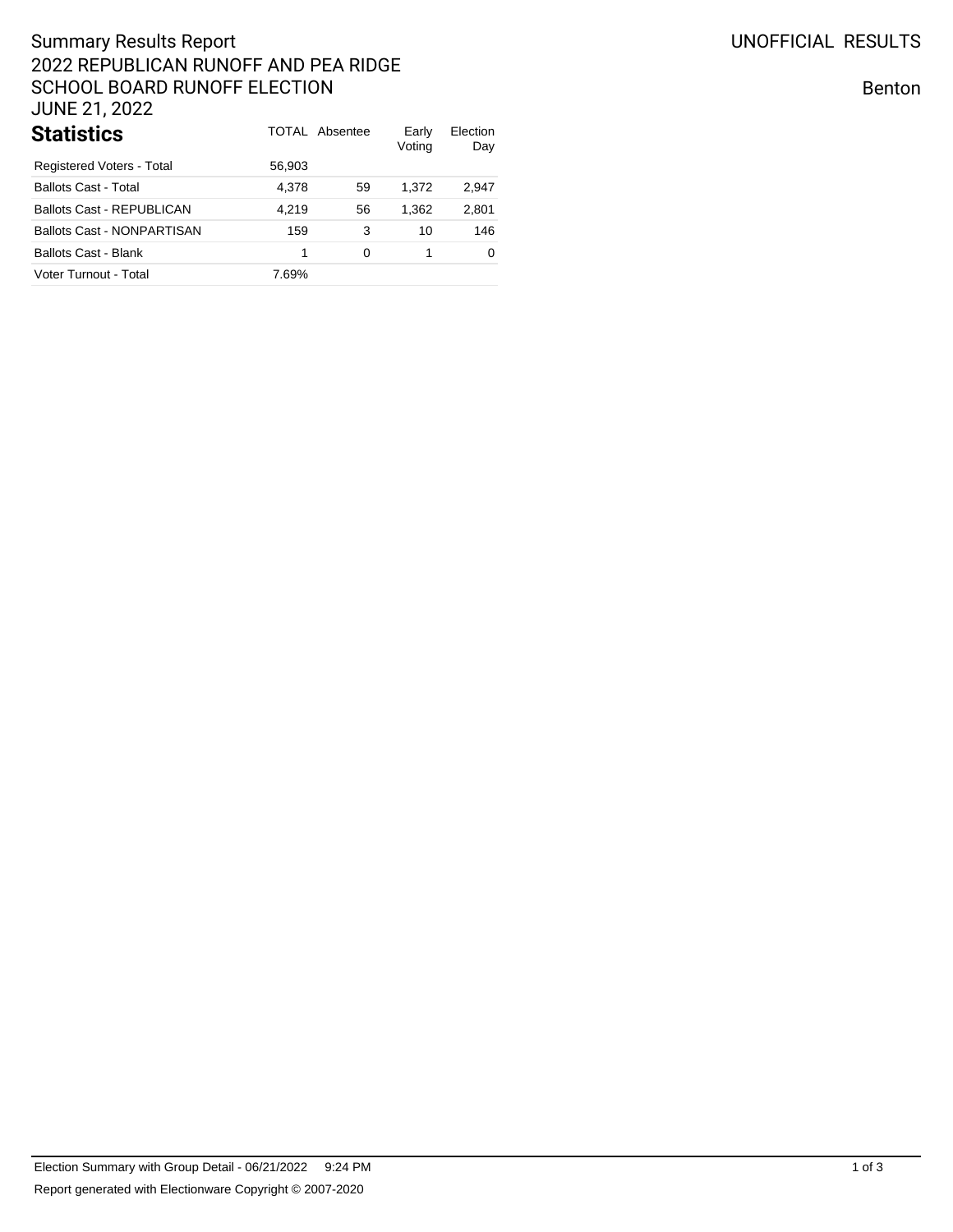## Summary Results Report 2022 REPUBLICAN RUNOFF AND PEA RIDGE SCHOOL BOARD RUNOFF ELECTION JUNE 21, 2022

Benton

### **REP State Senate, District 35**

Vote For 1

|                                   | TOTAL |         | VOTE % Absentee | Early<br>Voting | Election<br>Day |
|-----------------------------------|-------|---------|-----------------|-----------------|-----------------|
| Tyler Dees                        | 1.721 | 64.19%  | 13              | 777             | 931             |
| State Rep. Gayla Hendren McKenzie | 960   | 35.81%  |                 | 174             | 779             |
| <b>Total Votes Cast</b>           | 2.681 | 100.00% | 20              | 951             | 1,710           |
| Overvotes                         | 0     |         | 0               | 0               | 0               |
| Undervotes                        | 2     |         | $\Omega$        | 0               | 2               |
| <b>Contest Totals</b>             | 2,683 |         | 20              | 951             | 1,712           |

#### **REP State Representative, District 12** Vote For 1

|                         | TOTAL            | VOTE % Absentee | Early<br>Voting | Election<br>Day |
|-------------------------|------------------|-----------------|-----------------|-----------------|
| Hope Hendren Duke       | 68.35%<br>1.071  | 14              | 91              | 966             |
| Jay Oliphant            | 496<br>31.65%    | 12              | 59              | 425             |
| <b>Total Votes Cast</b> | 1.567<br>100.00% | 26              | 150             | 1,391           |
| Overvotes               | 0                | 0               | 0               | 0               |
| Undervotes              | 6                | 0               | $\Omega$        | 6               |
| <b>Contest Totals</b>   | 1.573            | 26              | 150             | 1.397           |

#### **REP State Representative, District 13** Vote For 1

|                         | TOTAL |         | VOTE % Absentee | Early<br>Voting | Election<br>Day |
|-------------------------|-------|---------|-----------------|-----------------|-----------------|
| Denise Bugos            | 327   | 40.27%  | 3               | 139             | 185             |
| R. Scott Richardson     | 485   | 59.73%  | 9               | 201             | 275             |
| <b>Total Votes Cast</b> | 812   | 100.00% | 12              | 340             | 460             |
| Overvotes               | 0     |         | 0               | 0               | 0               |
| Undervotes              | 4     |         | 0               |                 | 0               |
| <b>Contest Totals</b>   | 813   |         | 12              | 341             | 460             |

## **Pea Ridge School Board, Zone 1**

Vote For 1

|                         | TOTAL |         | VOTE % Absentee | Early<br>Voting | Election<br>Day |
|-------------------------|-------|---------|-----------------|-----------------|-----------------|
| Adam Yager              | 66    | 64.71%  |                 | 4               | 61              |
| <b>Trenton Talburt</b>  | 36    | 35.29%  | 2               |                 | 33              |
| <b>Total Votes Cast</b> | 102   | 100.00% | 3               | 5               | 94              |
| Overvotes               | 0     |         | 0               | 0               | 0               |
| <b>Undervotes</b>       | 0     |         | 0               | 0               | 0               |
| <b>Contest Totals</b>   | 102   |         | 3               | 5               | 94              |